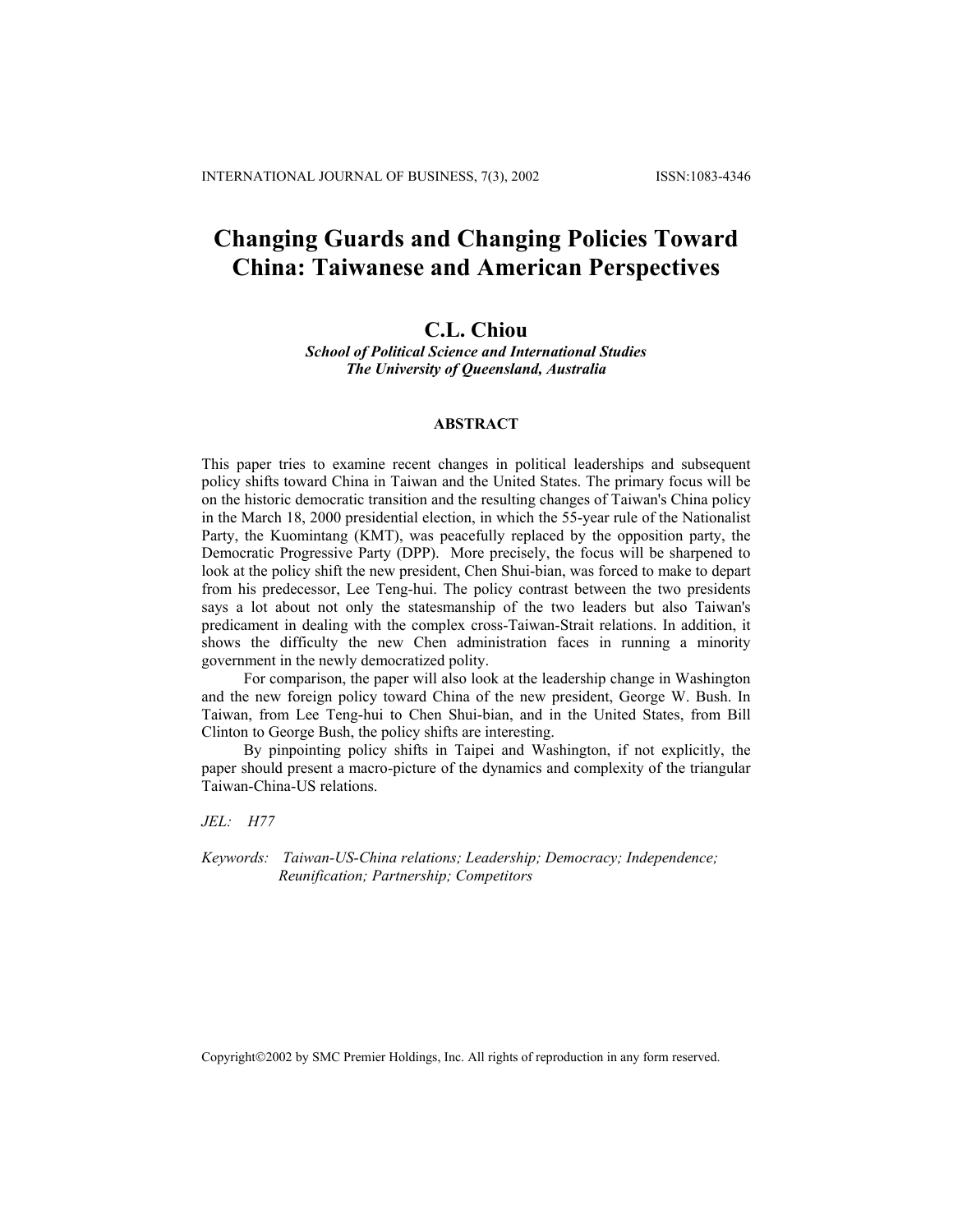88 Chiou

# **I. INTRODUCTION**

If war is an extension of diplomacy, then diplomacy, or foreign policy, is an extension of domestic politics. This is particularly so in the politics of Taiwan's fledgling democracy. The change of guards from KMT's Lee Teng-hui to DPP's Chen Shui-bian in May 2000 was such a dramatic event that it must have impact on Taiwan's most important, indeed critical, relations with its giant neighbor across the Taiwan Strait. However, the irony is that the expected sea change has so far failed to eventuate as many people predicted. On the contrary, in terms of China policy, Chen Shui-bian has not only not gone further than Lee Teng-hui but rather retreated from the 'two-state' position, the legacy Lee had left behind when he stepped down.

In Taiwan, there is a popular analogy. Taiwan's Moses, Lee Teng-hui, was supposed to lead Taiwanese people out of Egypt and he did. Like Moses' successor, Joshua, Lee's 'true' disciple, Chen Shui-bian, is supposed to bring Taiwanese people to Canaan, the promised land. Will Chen do so? Many Taiwanese are pondering over such a poignant question.

#### **II. LEE TENG-HUI AND 'NEW TAIWANESE'**

In a transitional society, leadership is important. In Taiwan, the leadership change from Chiang Kai-shek and son Ching-kuo to Lee Teng-hui and Chen Shui-bian marked a paradigm shift. The Chiangs retreated to Taiwan in 1949 after they lost the Chinese civil war to Mao Zedong and his communists. Both of them wanted to reclaim their 'mandate of heaven' and return to rule the Middle Kingdom. Lee and Chen are both 'native sons' of Taiwan. They have nothing to do with the Chinese civil war. They do not want to have quarrels with the Chinese communists. All they want is to democratize Taiwan and build it into a new, free and prosperous nation-state.

Lee Teng-hui was born in Taipei County, Taiwan, in 1923. He attended Japanese school, up to high-school level, in Taiwan and in 1943 went to the Imperial Kyoto University to study agriculture economics. He was a *kendo* (Japanese swordsmanship) enthusiast. While still in high school, in 1940, he changed his Chinese name to Japanese name. Before 1945, he thought he was Japanese.

After the War, he returned to attend the National Taiwan University and became a lecturer there. He witnessed the 2-28 (February 28, 1947) massacres and was once arrested for suspicion of links with communist activities. He went to the United States to do postgraduate studies twice, obtained a Master's degree from the Ohio State University in 1953 and a PhD from Cornell University in 1965.

He attracted Chiang Ching-kuo's attention in the early 1970s, when in order to legitimize and sustain his Nationalist regime, Chiang tried to recruit Taiwanese young elite into his administration. Lee was appointed to Chiang's new cabinet in 1972. Under Chiang, he played politics with *kendo* spirit, great patience, hid his Taiwanese-Japanese identity, and showed no political ambition.

Because the KMT old guards believed he would not pose any real threat to their power, he was accepted as Chiang's vice-presidential candidate in 1984 and succeeded Chiang when he died in January 1988. Although resistance against his Taiwanese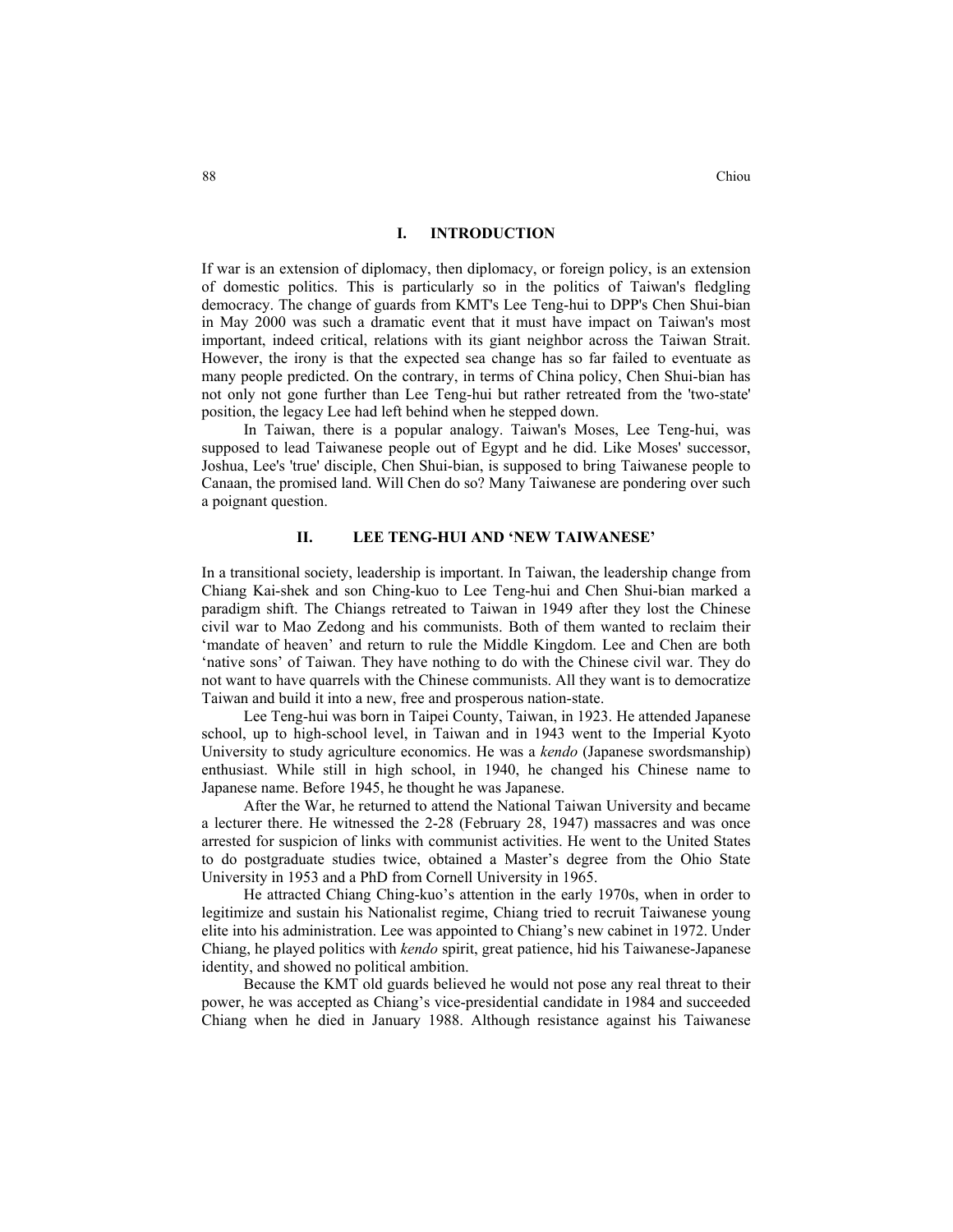leadership in the KMT was strong, he began to consolidate his power in the party and government in the late 1980s and early 1990s, showing great political acumen. By democratizing Taiwanese political system steadfastly, he managed to neutralize the conservative forces in the KMT and slowly but surely Taiwanize both the ruling party and politics in Taiwan.

Chiang Ching-kuo died in January 1988. Vice-President Lee Teng-hui unexpectedly succeeded him and was to become a strong KMT leader for the next 12 years. In spite of continuous obstructionism from the KMT old guards, most of them mainlanders such as former premiers Li Huan and Hau Pei-tsun, Lee Teng-hui was able to accomplish a great number of his Taiwanization programs. He abolished the 'temporary provisions effective during the period of national mobilization for suppression of Communist rebellion' that had frozen the original 1947 Republic of China (ROC) constitution since 1949, allowed the new parliament to be totally elected in the Taiwan area, changed the constitution to have direct presidential elections, and downgraded both the National Assembly and the Taiwan provincial government so that Taiwan looks more like an independent sovereign nation-state, separated from China.(Lee 1999)

As early as March 1989, departing from the practice of both Chiang Kai-shek and son Ching-guo, Lee Teng-hui embarked upon his "head of state diplomacy" by visiting Singapore. After he consolidated his power by skillfully dealing with the political crises of March 1990, in which students demonstrated against the anachronistic National Assembly at the Chiang Kai-shek memorial hall, and of February 1993, in which Lee ousted powerful premier Hau Pei-tsun, in February 1994, Lee visited the Philippines, Indonesia and Thailand. All these Southeast Asian countries, including Singapore, had official relations with China, thus no official links with Taiwan. Lee's visits incurred anger and protest from Beijing. Less than three months later, he made official visits to Nicaragua, Costa Rica, South Africa and Swaziland. In April 1995, he visited Jordan and United Arab Emirates.

Then in spite of strong opposition both from Chinese and US governments, Lee made his historic trip to his alma mater, Cornell University, in June 1995. At Cornell, he made a passionate speech, 'With the People Always in My Heart,' in which he stressed the importance of the will of the people, successes of Taiwan's economic development and political democratization and the existence of the ROC on Taiwan as a sovereign state. The trip enraged China so much that Beijing tested their missiles and carried out live-fire military exercises in the Taiwan Strait. China's military threat caused so much alarm in Washington that President Bill Clinton was forced to dispatch two aircraft carrier battle groups to the waters near Taiwan. The Strait crisis has impacted on the Taiwan-US-China relations ever since.

In addition to the rapid democratization under his leadership, Lee terminated the 'temporary provisions' in May 1991, thus recognizing the People's Republic of China (PRC) as the legitimate government of China. Earlier he set up the National Unification Council to draft the National Unification Guidelines, the Mainland Affairs Council in the cabinet to implement government policies toward China and the semi-official Strait Exchange Foundation to negotiate with its Chinese counterpart, the Association for Relations Across the Taiwan Strait. The unification guidelines spell out Taiwan's China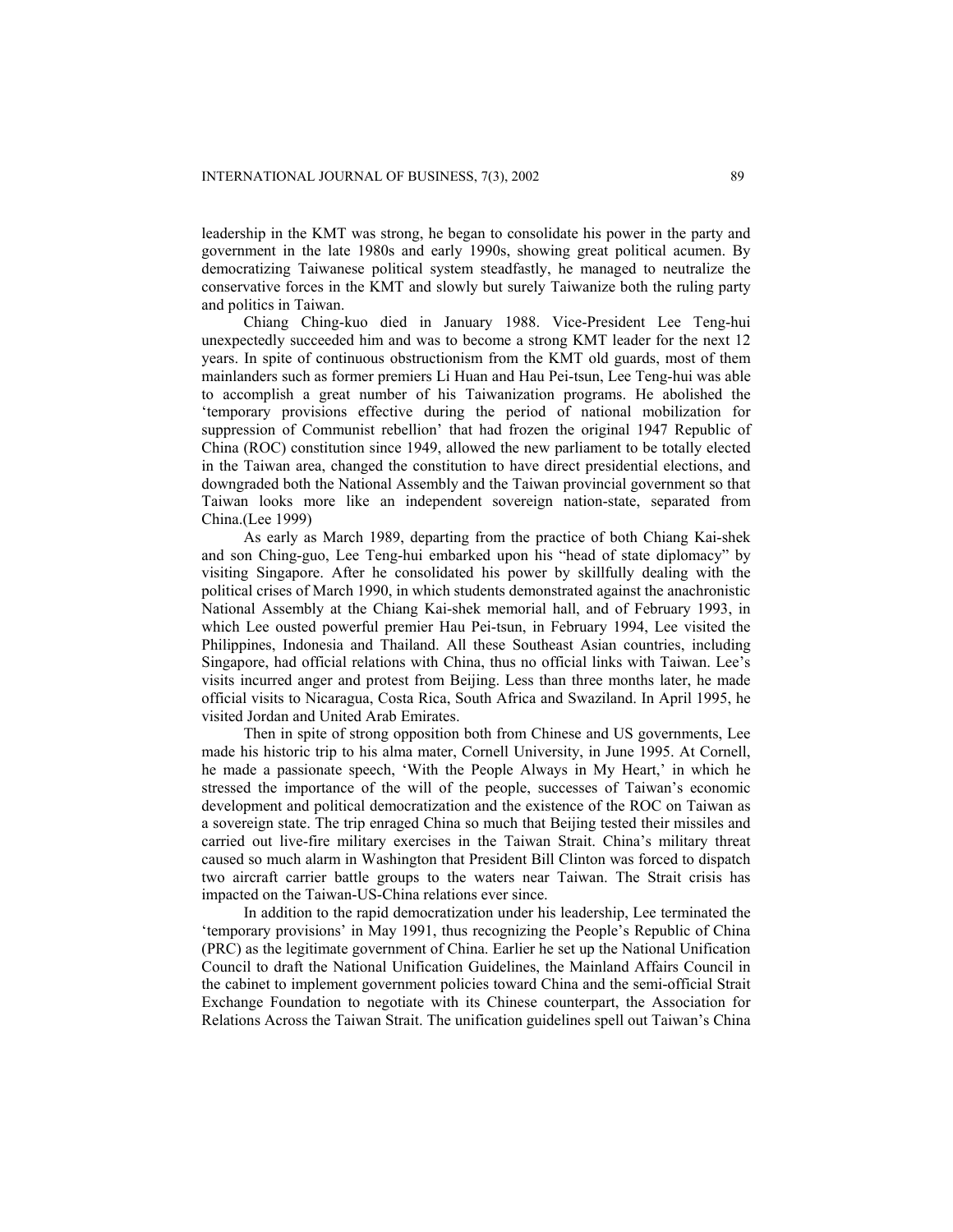policy. Although Taiwan expects eventual reunification with Mainland China, the reunification can only be attained when 'a democratic, free and equitably prosperous China' is achieved. Moreover, before negotiations for such reunification can be started, China has to end military threat, accept Taiwan as a separate 'political entity' and let Taiwan be a member of the international community.

Although, in April 1993, Koo Chen-fu, head of the Strait Exchange Foundation, and Wang Daohan, head of China's Association for Relations Across the Taiwan Strait, held successful talks in Singapore, no substantive issues were settled. Even the basic dispute about the so-called 'one-China principle' was side-stepped, with both sides maintaining their own interpretations of the principle. On January 30, 1995, Jiang Zemin announced his 'eight-point' Taiwan policy, in which some concessions were made. However, on April 8, when Lee responded by putting out his own 'six-point' China policy, there was little improvement in the cross-Strait relations. After Lee Tenghui made his Cornell trip, Beijing believed Lee's hidden agenda was to push for Taiwan independence and the unification guidelines were designed by Lee to delay peace talks and prevent reunification. Beijing called Lee the 'grandmaster of Taiwan independence' (*tai-du zhu-shi-ye*), condemned him as 'sinner of thousands of years' (*qian-gu zui-ren*) and threatened him to be 'swept into the historic dustbin'.

China launched its third-wave military exercises and missile tests in March 1996, when Taiwan was carrying out its historic first direct presidential election, in which Lee Teng-hui won a landslide victory. Most observers agreed that Chinese saber rattling and verbal vilification (*wen-gong wu-he*) of Lee were counterproductive. It did not cow the Taiwanese people into voting against their defiant president. Instead, they showed their disdain by giving him a clear mandate, 54% of the vote in a five-candidate race.

The new popular mandate hardened Lee's attitude toward China. In the 1996 presidential election, he began to propagate the idea of 'new Taiwanese' national identity.(Chiou 2000:54-9) He helped the KMT candidate, Ma Ying-jeou, to win the Taipei mayoral race against Chen Shui-bian in 1998 by openly advocating the 'new Taiwanese' stance.

On July 9, 1999, before he completed his presidency in May 2000, in an interview with Germany's Deutsche Welle, he floated the idea of 'special state-to-state relations' between Taiwan and China. The 'state-to-state' pronouncement has since cut off talks between the two sides of the Taiwan Strait that had just been restarted in early 2000. Most people agree that Lee's 'two-state' assertion means 'two Chinas' or 'one China, one Taiwan', thus in fact Taiwan independence.

On March 18, 2000, Taiwanese voters stunned not only Taiwan and China but also the rest of the world by throwing out the KMT government and bringing in the proindependence DPP new administration. Chen Shui-bian's winning the Taiwanese presidency made history, not only in terms of democratization but also assertion of Taiwanese nationalism, expression of national independence and saying 'no' to China.

In May 1999, one year before the end of his presidential term, Lee Teng-hui published his autobiography, *The Road to Democracy: Taiwan's Pursuit of Identity.* In the book, he (1999:51-2) wrote a brief section on his concept of Taiwanese identity. He mentions the fact that Chiang Ching-kuo had once told him 'I am also a Taiwanese'. He stresses: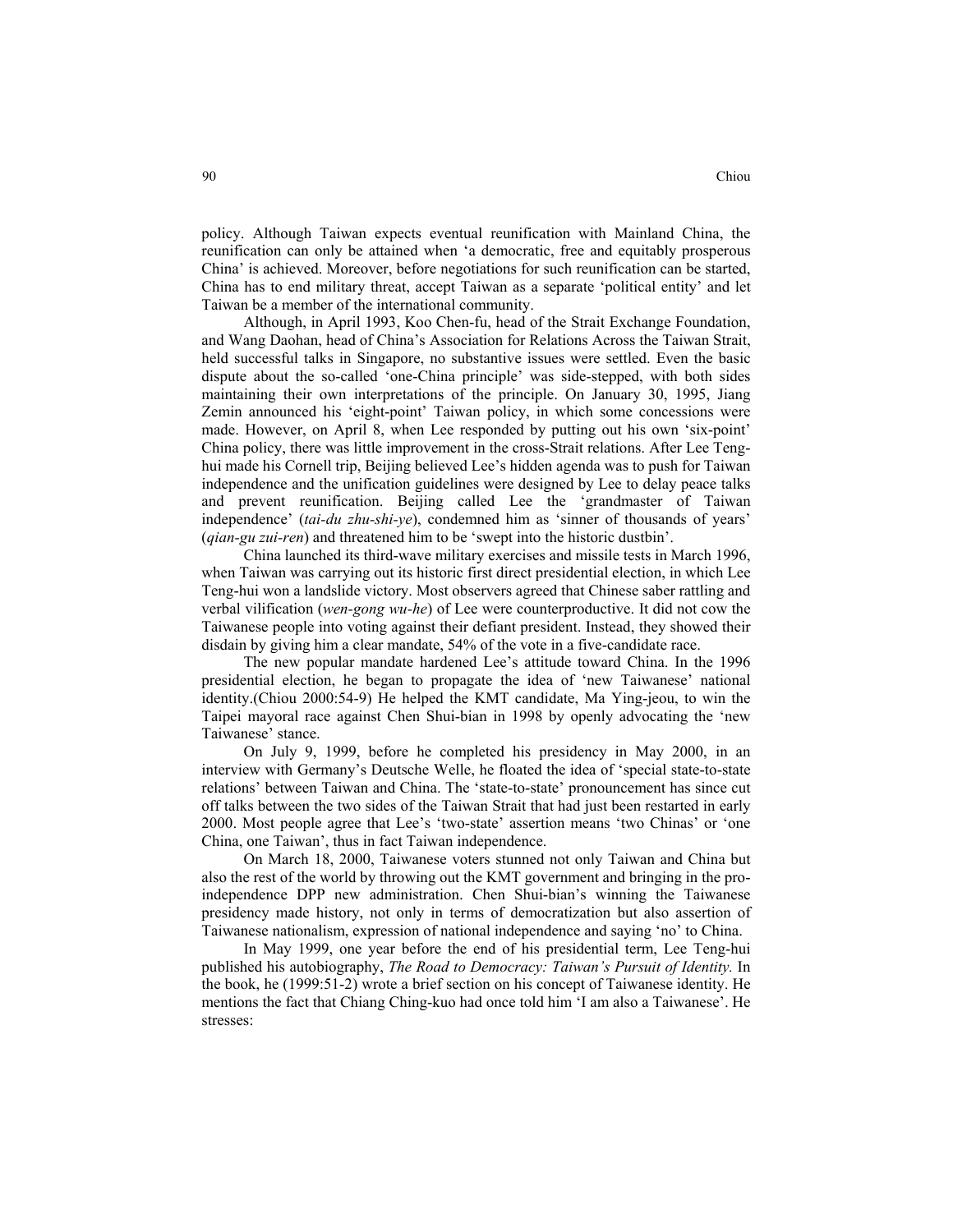"It is impossible to form a political culture that embodies Taiwan's identity without, first and foremost, an intense love for Taiwan itself. I say this all the time, but the person who will lead Taiwan in the future must be a real fighter, someone who loves Taiwan deeply and will shed blood, sweat, and tears for Taiwan."

Then, in the last chapter on Taiwan in the twenty-first century, he raises the issue of new Taiwan and new Taiwanese. He uses Ma Ying-jeou as an example. Ma came to Taiwan with his KMT-official father after 1949. Although he grew up and got his education, up to the tertiary level, in Taiwan, he regards himself as a *wai-sheng-ren* (out-of-province person), a Chinese mainlander. Although he is a faithful KMT member, he has not identified with and supported Lee Teng-hui's Taiwanization agenda. Like most mainlanders, he is against Taiwan independence and wants eventual reunification with China.

However, during the 1998 Taipei mayoral election, against the strong incumbent, Chen Shui-bian, Ma needed Taiwanese votes to win. As a master campaigner with charismatic attraction to Taiwanese voters, Lee Teng-hui campaigned for Ma. Lee (1999:191) points out that Chen Shui-bian called for Taiwan independence, although with a slogan 'priority to Taiwan'. He advised Ma that Chen was identified with the Taiwanese, therefore, if he was going to win, Ma needed to counter Chen's 'priority to Taiwan' (*Taiwan you-xian*) with 'Taiwan first' (*Taiwan di-yi).* Ma needed to voice strongly a campaign promise to take the country forward as a society of 'new Taiwanese'. Lee (1999:192) explains:

"Hence, Ma dispelled the rivalry between the Taiwanese and mainlanders by issuing an appeal to rise above the discord and managed to gain the needed margin for victory in a very tight race. His tactic began to take shape during a campaign speech I made, in which I suddenly confronted him with a question: 'Listen, my friend Ma, where are you from? What are you?' With great dignity, Ma, facing the audience, rose and answered, 'I was brought up in Taiwan and raised on the nourishing food of Taiwan. I love Taiwan. I am a new Taiwanese.'"

Lee was correct. That 'I am a new Taiwanese' campaign theme won Ma the Taipei mayoral race. Lee further states, 'The effect of "new Taiwanese" is to confirm Taiwan's identity; the term sums up the achievement of the Taiwanese people in having created their own government and having established a political system that works for them.'

Lee (1999:200) postulates: 'Thus, the political leaders the "new Taiwanese" choose should be people who appreciate what has gone into the formation of Taiwan and can utilize what has been achieved so far.'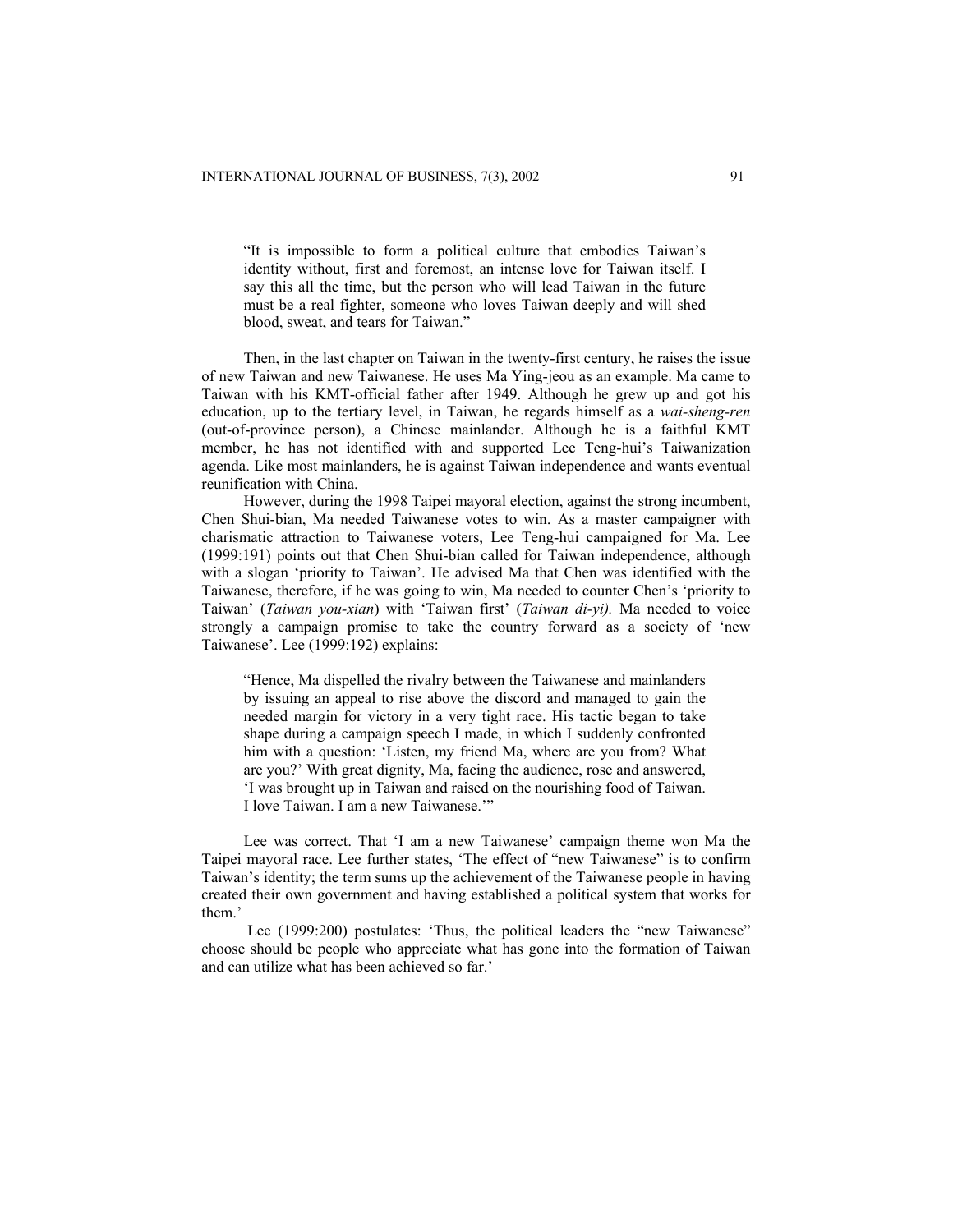#### **III. CHEN SHUI-BIAN AND HIS RETREAT**

Since the bloody 2-28 uprising, in which about 20,000 Taiwanese, most of them intellectuals, students and other socio-political elite, were massacred by the Nationalist army, Taiwanese oppositions have advocated self-determination and independence for the island state (Chiou 1993; Kerr 1965; Lai, et al. 1991; Phillips 1999). Professor Peng Ming-min and his two postgraduate students' 1964 'Declaration on Taiwan Self-Salvation Movement' was the ideology for Taiwan independence (Peng 1972; Tao 1995). Although the *dangwai* (literally outside the KMT) opposition of the 1970s and 80s primarily fought for democratization, their ultimate goal was to create a republic of Taiwan.(Chiou 1995) When the *dangwai* broke martial law regulations and formed the DPP in September 1986, it was their intention to pursue Taiwan independence. In October 1991, the DPP adopted the Taiwan independence party platform, in which the party aimed to establish an independent Taiwan through plebiscite. The platform was formulated by Chen Shui-bian.

Thus, when on March 18, 2000, it turned out that Lee Teng-hui's successor was not his anointed KMT candidate, Vice-President Lien Chan, but the opposition DPP's Chen Shui-bian, the expectation was that Chen would pursue the new ruling party's radical independence policy. There was fear, not only in Taiwan but also the US and the rest of the world that such a radical action would bring about war in the Taiwan Strait.

Chen Shui-bian was born in a poor peasant's family in an impoverished countryside of Tainan, southern Taiwan, in 1950. In his autobiography (1999:46) he wrote that after he lost the 1998 Taipei race, he discovered his childhood abject poverty as a 'gift' from heaven, that has forced him to work hard all his life. Chen has certainly been one of the hardest, if not the hardest, working political leaders in Taiwan for the last two decades. He studied well, always number one in his class, in his schooling years. (Chen 2000; Tao 1994)

After graduating from the law school of National Taiwan University, he started a successful law practice. In the 1980 Kaohsiung incident trials, he was one of the defense lawyers. The trials made him aware of the dark side of the KMT authoritarian rule. Afterward, he joined the ranks of the *dangwai* and quickly became one of the brightest stars in Taiwan's growing oppositionist politics.

He was elected to the Taipei city council with the highest vote in 1981. He was sentenced to a one-year prison term for defamation against a high KMT official in 1985. The same year, he went back to Tainan to contest the county magistrate election. He lost the tight race. The day after the election, his wife, Wu Su-chen, was hit by a car and became paraplegic. After serving his one-year jail sentence, in 1987, he joined the newly formed DPP and became its central committee member. In 1989, he won a seat in the national parliament, the Legislative Yuan. He was consistently voted by parliamentary reporters as the most effective parliamentarian. In 1992, he won a second term in the legislature. In 1994, he captured the capital Taipei's mayoral office, effectively making him the highest office-holder in the DPP. He lost the second term to Ma Ying-jeou, but bounced back to win the 2000 presidential race.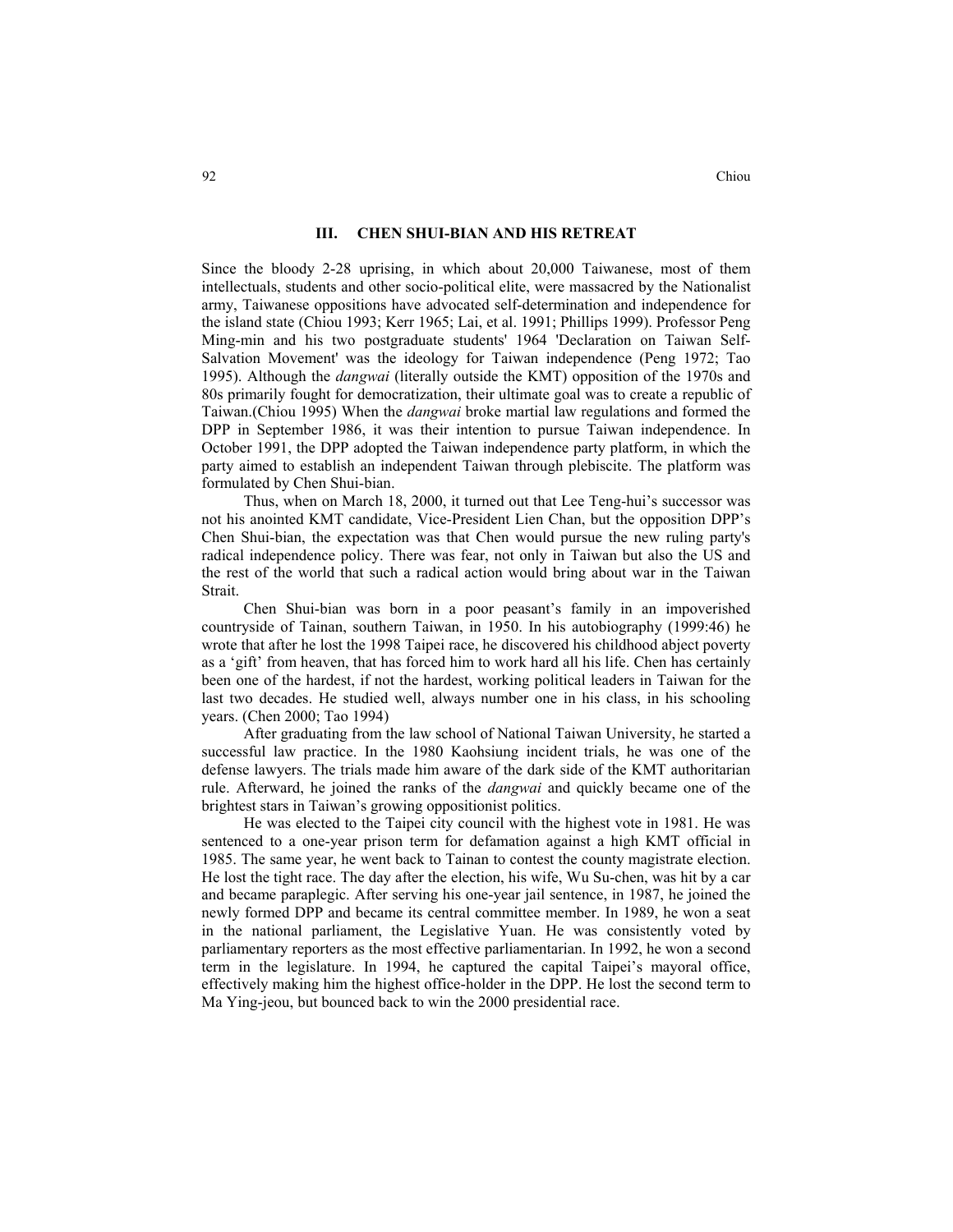Chen Shui-bian is the 'native son of Taiwan'. He had been one of the strongest advocates of Taiwan independence before he won the presidency. He does not have Japanese or American educational backgrounds, as Lee Teng-hui, Peng Ming-min, Lien Chan and many other political leaders in Taiwan have. During the 2000 presidential campaign, most people in Taiwan regarded him, not other two main candidates, Lien Chan and James Soong (Song Chu-yu), former KMT secretary-general, as a true successor to Lee Teng-hui's 'new Taiwanese' leadership.

However, in his autobiography, *Taiwan Zhi Zi* (son of Taiwan), written after his defeat in the 1998 Taipei race and with the 2000 presidential election in mind, he tones down considerably his rhetoric on Taiwan independence. He (1999:109-23) talks about Anthony Giddens' 'third way', Tony Blair's 'new Labor' and Taiwan's new DPP and its new thinking. He (1999:210-1) stresses the 'new national consciousness', but avoids talking about nationalism and independence. He stuck to this 'new middle way' (*xin zhong-jian lu-xian*) throughout the March 18 campaign.

Although he won the unexpected victory, the political landscape was very inhospitable to the new president. Not only did he win his presidency by a mere 39% plurality in a five-horse race, a weak mandate compared with Lee Teng-hui's 54% in 1996, but also the parliament was controlled by the KMT with a huge majority. Supported by other opposition parties, the KMT could block virtually every piece of legislation the new administration wanted to pass and they often did.

Both before and after Chen's election, Beijing mounted continuous campaigns against him. China issued a white paper on the Taiwan issue that warned that Taiwan's refusal to settle cross-Strait issues through negotiations might be grounds for war. Beijing insisted that Chen Shui-bian accept the 'one China' principle as pre-condition for dialogue. They even threatened to impose a political litmus test for Taiwanese businessmen who trade or invest with the mainland. Some top industrialists, such as Chi Mei's Hsu Wen-lung and Acer's Stan Shih, who came out to support Chen on the eve of the presidential election, have since received pressure from Beijing on their investments in China.

With the Chinese communists rejecting to have anything to do with the DPP and the new president and threatening use of force, Chen Shui-bian had little room to maneuver. To maintain political stability and peace in the Taiwan Strait became his top priority in government.

Taiwan's Mainland Affairs Council is in charge of dealing with affairs in the complex Taiwan-China relations. It has compiled public opinion survey results obtained by Taiwan's universities and other poll organizations to gauge the popular feelings on matters such as choice between status quo, reunification and independence and Taiwanese people's ethnic identity. In August 1996, one survey showed: (1) 34.1% of people preferred maintaining status quo, namely no reunification and no independence, for now and would decide later what to do, (2) 22% preferred status quo now, reunification later, (3) 19.3% preferred status quo indefinitely, (4) 9.9% preferred status quo now, independence later, (5) 6.3% preferred independence as soon as possible, while (6) 4.8% preferred reunification as soon as possible. In May 2000, (1) rose to  $42.3\%$ , (2) dropped to  $19.1\%$ , (3) dropped to  $16.6\%$ , (4) rose to  $12\%$ , (5) dropped to  $5\%$ , while (6) dropped to  $4.1\%$ . Just a month earlier, in April 2000, (1)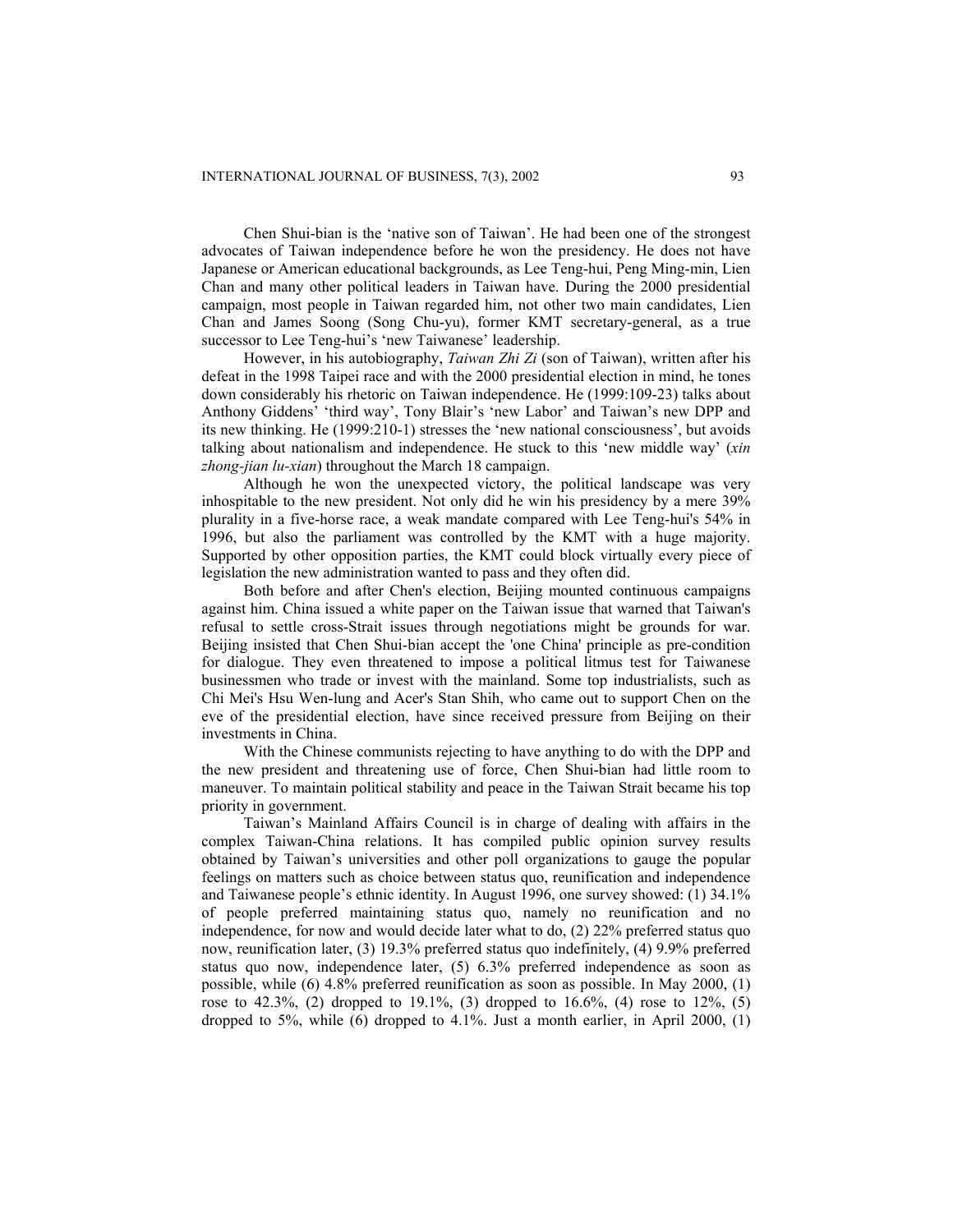dropped to only 30.2%, (2) dropped to  $16.2\%$ , (3) rose to  $21.1\%$ , (4) rose to  $14.6\%$ , (5) dropped to 3.9%, while (6) dropped to  $2.7\%$ <sup>1</sup>

These figures roughly show that about three quarters of Taiwanese people prefer status quo for now and only about 20% prefer independence. They also show people who are rather confused, running scared. Most of them cannot quite make up their minds. Although increasing people prefer independence and those who prefer reunification are declining, there is no strong popular basis on which Chen Shui-bian can push for DPP's independence agenda. However, some may argue that under similar circumstances, probably slightly worse, Lee Teng-hui was able to maximize 'new Taiwanese' sentiment and push his independence stand.

On the question, 'Who are you?' In June 1995, 27.9% replied they were Taiwanese, 43.6% said they were both Taiwanese and Chinese, 23.8% said they were Chinese. In April 2000, 42.5% said they were Taiwanese, 38.5% said they were both Taiwanese and Chinese, while only 13.6% said they were Chinese.

Although more people in Taiwan now identify themselves as Taiwanese and only a small minority still insists they are Chinese, ethnic conflicts still seriously divide the Taiwanese society. The ethnic ground is not yet fertile for the healthy growth of Taiwanese nationhood.

In his inauguration speech on May 20, 2000, Chen Shui-bian did declare, 'Taiwan stands up, representing the self-confidence of the people and the dignity of the country.' He also shouted the slogans, 'long live freedom and democracy' and 'long live the people of Taiwan', purposefully ignoring the usual 'long live the Republic of China'. However, in his long speech, he devoted only two short paragraphs to the thorny 'one China' and 'state-to-state' questions:

"The people on the two sides of the Taiwan Strait share the same ancestral, cultural, and historical background. While upholding the principles of democracy and parity, building upon the existing foundations, and constructing conditions for cooperation through good will, we believe that the leaders on both sides possess enough wisdom and creativity to jointly deal with the question of a future 'one China'.

I fully understand that, as the popularly elected  $10<sup>th</sup>$ -term president of the Republic of China, I must abide by the Constitution, maintain the sovereignty, dignity and security of our country, and ensure the wellbeing of all citizens. Therefore, as long as the CCP regime has no intention to use military force against Taiwan, I pledge that during my term in office, I will not declare independence, I will not change the national title, I will not push forth the inclusion of the so-called 'state-tostate' description in the Constitution, and I will not promote a referendum to change the status quo in regard to the question of independence or unification. Furthermore, there is no question of abolishing the Guidelines for National Unification and the National Unification Council.<sup>2</sup><sup>2</sup>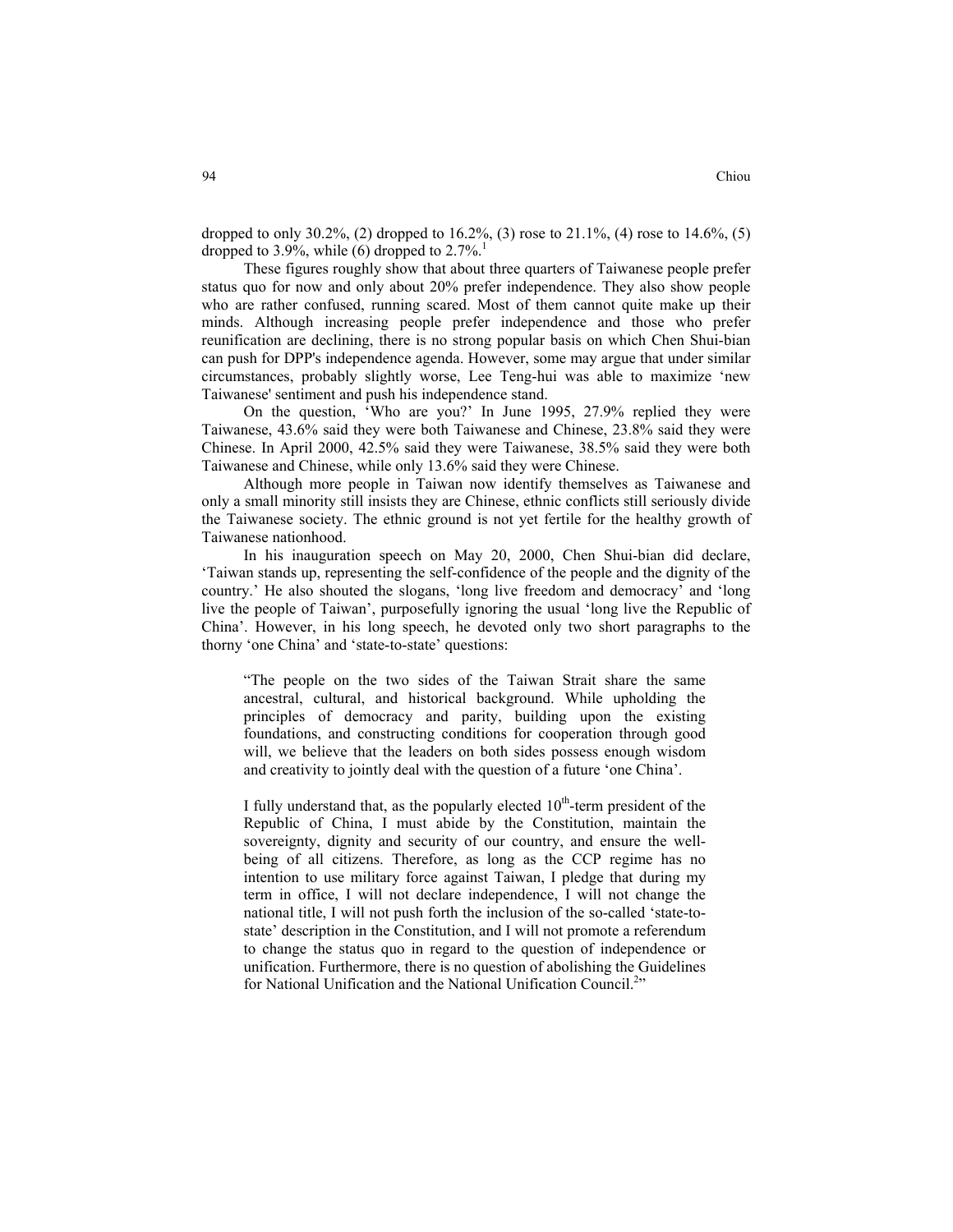In his 2001 New Year address to the nation, he defines 'Taiwan spirit' as follows: 'The  $20<sup>th</sup>$  century has especially favored Taiwan, as it has given the people of this land a chance to challenge and better themselves. Taiwan is like a "rose that will never be crushed," in the words of the senior Taiwan writer Yang Kuei. Even in the darkest age of suppression, the people on Taiwan still maintained their pragmatism, diligence and undaunted character. Over the course of a century, the people of Taiwan established the best definition of the "Taiwan spirit".<sup>3</sup>

He also calls on China to denounce the use of force and engage Taiwan to push for integration. He proposes that with ongoing integration of economies, trade and culture between the two sides, faith and confidence can be built and this, in turn can be the basis for a new framework of permanent peace and political integration. Although Beijing leaders said they did not understand what Chen Shui-bian meant by 'integration', Chen's integration (*tong-he)* proposal has caught a great deal of attention.

Chen's supporters argue that the president's 'integration' could mean federation, confederation, commonwealth or even European Union sort of arrangement, thus not necessarily straightforward reunification with China. Many people, on the other hand, stress that 'integration' means eventual reunification.

Chen Shui-bian has more than just kept his words when he said before his May 20, 2000 inauguration that China would not find any excuses to increase tension in the Strait and the United States would be perfectly happy with his new presidency. He let Clinton enjoy half-a-year peace of mind in the Western Pacific, even though Clinton visibly tilted toward China in his last year in office and vetoed Taiwan's request to purchase Aegis destroyers and Patriot-3 missiles. China has yet to resume dialogue with Taiwan. Nevertheless, Beijing has found no ground to rattle its saber again against Chen as they did to Lee Teng-hui twice before.

## **IV. THREE COMMUNIQUES AND TAIWAN RELATIONS ACT**

The present US China policy of engagement was started by President Richard Nixon and Dr Henry Kissinger in the early 1970s. The policy is based on three Sino-US communiqués. The first 1972 Shanghai Communiqué signed by President Nixon and Premier Zhou Enlai began the normalization process of the two countries. In the communiqué, China asserted Taiwan is a province of China, the Taiwan problem is China's internal affair and the Chinese government opposes any activities which aim at the creation of 'one China, one Taiwan,' 'two Chinas' and 'Taiwan independence.' The US side, on the other hand, declared that the US acknowledges that all Chinese on either side of the Taiwan Strait maintain there is but one China and that Taiwan is a part of China. The US government does not challenge that position. It reaffirms its interest in a peaceful settlement of the Taiwan question by the Chinese themselves.

The second joint communiqué to establish diplomatic relations between the United States and China was signed on January 1, 1979. No major policy change was initiated. It more or less followed the formula of 'agreeing to disagree' on Taiwan, although it does declare the United States 'recognizes the Government of the People's Republic of China as the sole legal Government of China.'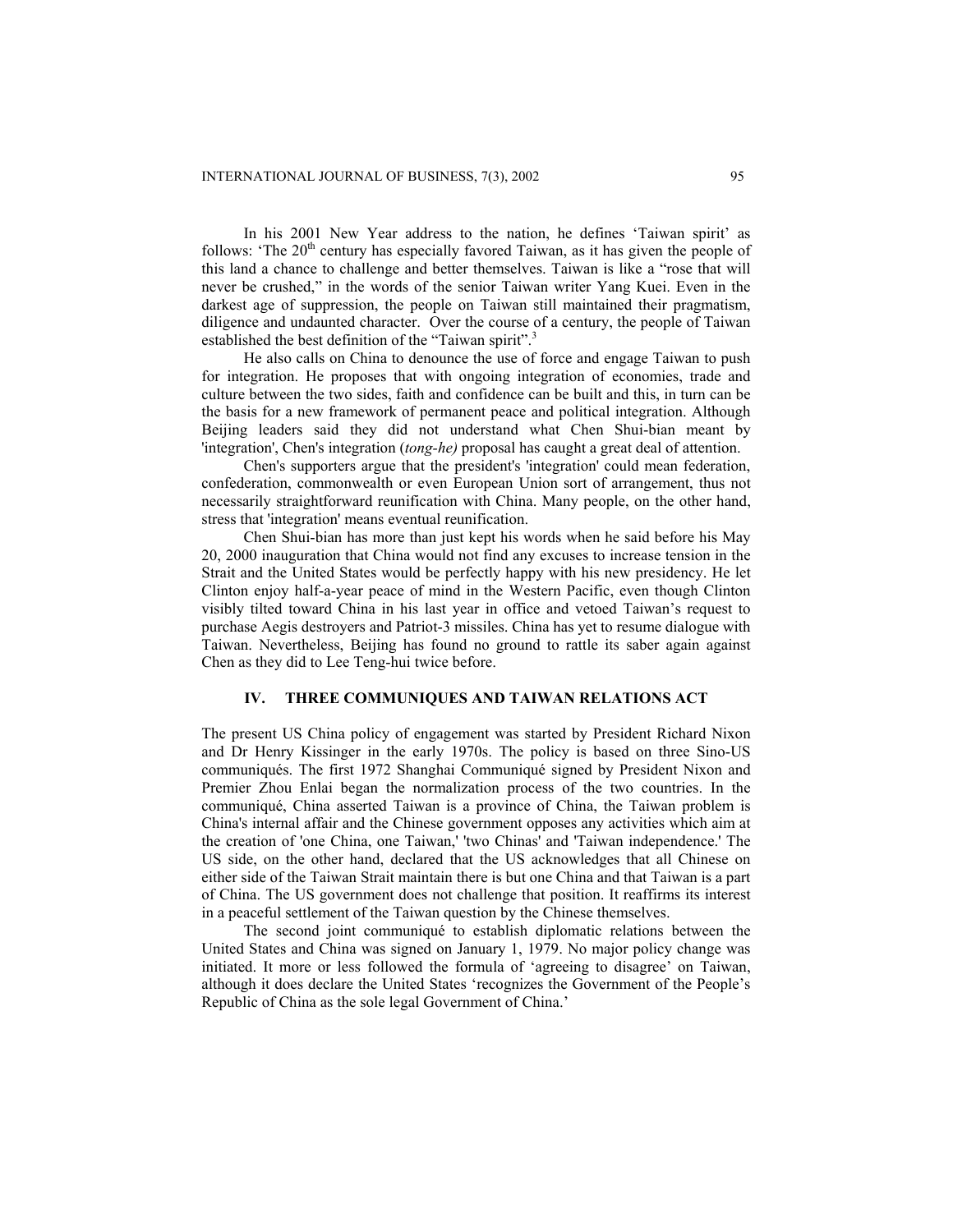The third communiqué, known as the second Shanghai Communiqué of August 17, 1982, was signed by President Ronald Reagan and Premier Zhao Ziyang. In addition to reiterating both sides' positions since 1972, 'the US government states that it does not seek to carry out a long-term policy of arms sales to Taiwan, that its arms sales to Taiwan will not exceed, either in qualitative or in quantitative terms, the level of those supplied in recent years since the establishment of diplomatic relations between the United States and China, and it intends to reduce gradually its sale of arms to Taiwan, leading over a period of time to a final resolution.'

Soon after the establishment of official relations with China, on April 10, 1979, the US Congress passed the Taiwan Relations Act. The Act set up semi-official ties between Washington and Taipei. It states:

It is the policy of the United States:

- (1) to preserve and promote extensive, close and friendly commercial, cultural and other relations between the people of the United States and the people on Taiwan, as well as the people on the China mainland and all other peoples of the Western Pacific area;
- (2) to declare that peace and stability in the area are in the political, security, and economic interests of the United States, and are matters of international concern;
- (3) to make clear that the United States decision to establish diplomatic relations with the People's Republic of China rest upon the expectations that the future of Taiwan will be determined by peaceful means;
- (4) to consider any effort to determine the future of Taiwan by other than peaceful means, including by boycotts or embargoes, a threat to the peace and security of the Western Pacific area and of grave concern to the United States;
- (5) to provide Taiwan with arms of a defensive character, and
- (6) to maintain the capacity of the United States to resist any resort to force or other forms of coercion that would jeopardize the security, or the social or economic system, of the people of Taiwan.'

Between the three Sino-US communiqués and the Taiwan Relations Act, the consecutive US administrations from Nixon to Clinton, although gradually tilting toward China, had maintained a difficult but by and large fair balance between China and Taiwan. President George Bush Sr announced to sell Taiwan 150 F16 fighter jets on September 2, 1992, before he lost the election to Bill Clinton.

#### **V. BILL CLINTON AND GEORGE BUSH**

Although with reluctance, President Clinton, under tremendous pressure from the Congress, overruled objection from the State Department and allowed President Lee Teng-hui to visit Cornell University. Moreover, Clinton sent two aircraft carrier battle groups into the region to counter China's military exercises and missile testing in the 1995-96 Taiwan Strait crisis. However, Lee Teng-hui's strong push for Taiwan's independence prickled the Clinton government. In June 1998, Clinton visited China. In Shanghai, on June 26, for the first time as US president, he firmly and clearly announced that the US would not support Taiwan independence, 'one China and one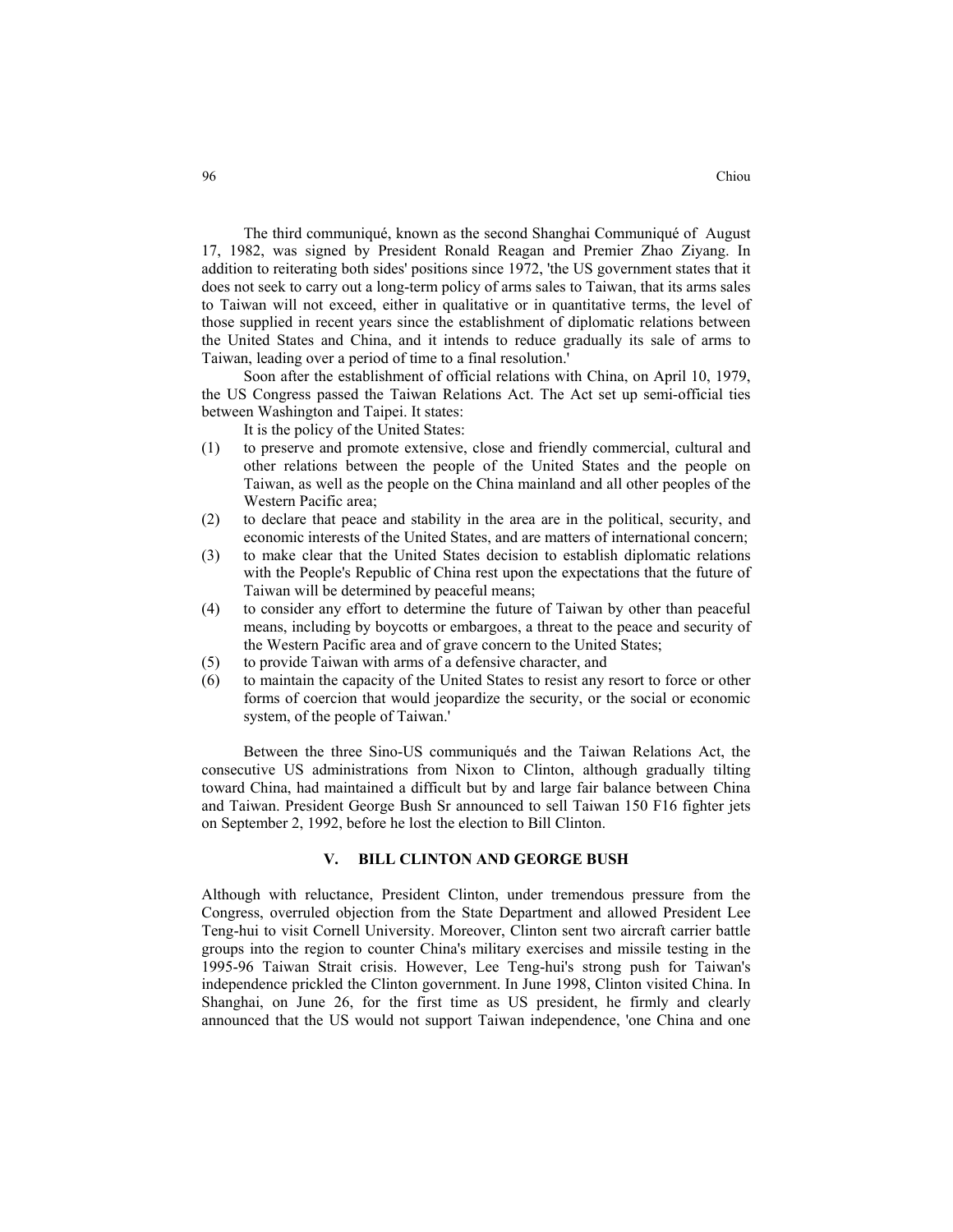Taiwan,' and Taiwan's membership in any international organization which requires statehood.

In Taiwan, Clinton's Shanghai statement was regarded as unfriendly and unnecessary. It overstepped the letter and spirit of the three communiqués and clearly tilted toward Beijing. Partially because of this uncertainty about US support, Lee Tenghui announced his 'state-to-state relations', which in turn further aggravated the discomfort in Clinton's White House.

It is still early days for the new George W. Bush administration. Before and after the November election, it was generally perceived that Bush's China policy would be more hawkish than his predecessor. Clinton tried to develop 'strategic partnership' with Beijing. Bush and his foreign-policy advisers, particularly his national security advisor Condoleezza Rice, have so far discarded such a partnership policy. Instead, they stress that China is a strategic competitor vying with the US for influence in the Asia-pacific region. In terms of strategic partnership, they would like to renew their long alliance relations with Japan and other Asian allies, implicitly including Taiwan. Bush is more enthusiastic, thus more hawkish, than Clinton, in pushing for the construction of missile defense systems, both NMD (national missile defense) and TMD (theater missile defense), which are vehemently opposed by China, particularly the TMD if the system includes Taiwan.

Seeking to cope with what it calls 'the drastic changes in the military situation around the world,' China announced on March 6, 2001, that it would increase its defense spending this year by 17.7%, its highest military expansion in the last 20 years.<sup>4</sup>

Responding to the Chinese decision, Secretary of State Colin Powell said, 'We will be watching their build-up carefully, see how they spend this money, see if it in any way is threatening to our interests in our region or whether it's just modernization, because they need modernization.' He added, 'We will also be especially sensitive to how this build-up relates to its situation to Taiwan, whether it presents an new threat to Taiwan, and we'll look at that carefully.'<sup>5</sup>

On March 7, 2001, testifying before the International Relations Committee of the US House of Representatives, Powell lent his support to Taiwan's participation in the World Health Organization (WHO), but has stopped short of a pledge to push for an observer role for the country in the upcoming meeting of the World Health Assembly. 6 Although he noted that the US policy has been that membership in international organizations, such as the WHO, that requires statehood be reserved for China, Powell's open support for Taiwan's participation in the WHO went further than the Clinton administration. Powell said he was disappointed that the Clinton administration 'did nothing' in helping Taiwan to participate in international organizations.

In the same testimony, he also reiterated: 'Under no circumstances will we ever tolerate anything that changes the status of Taiwan unless it is being changed as a result of open, free, balanced negotiations between the two parties, which is what was anticipated by the original Taiwan Relations Act and the three communiqués and President Nixon's opening back in 1972.'

In his second day, March 8, testimony, Powell told the House committee that the US would abide by President Reagan's 1982 promise that Washington would not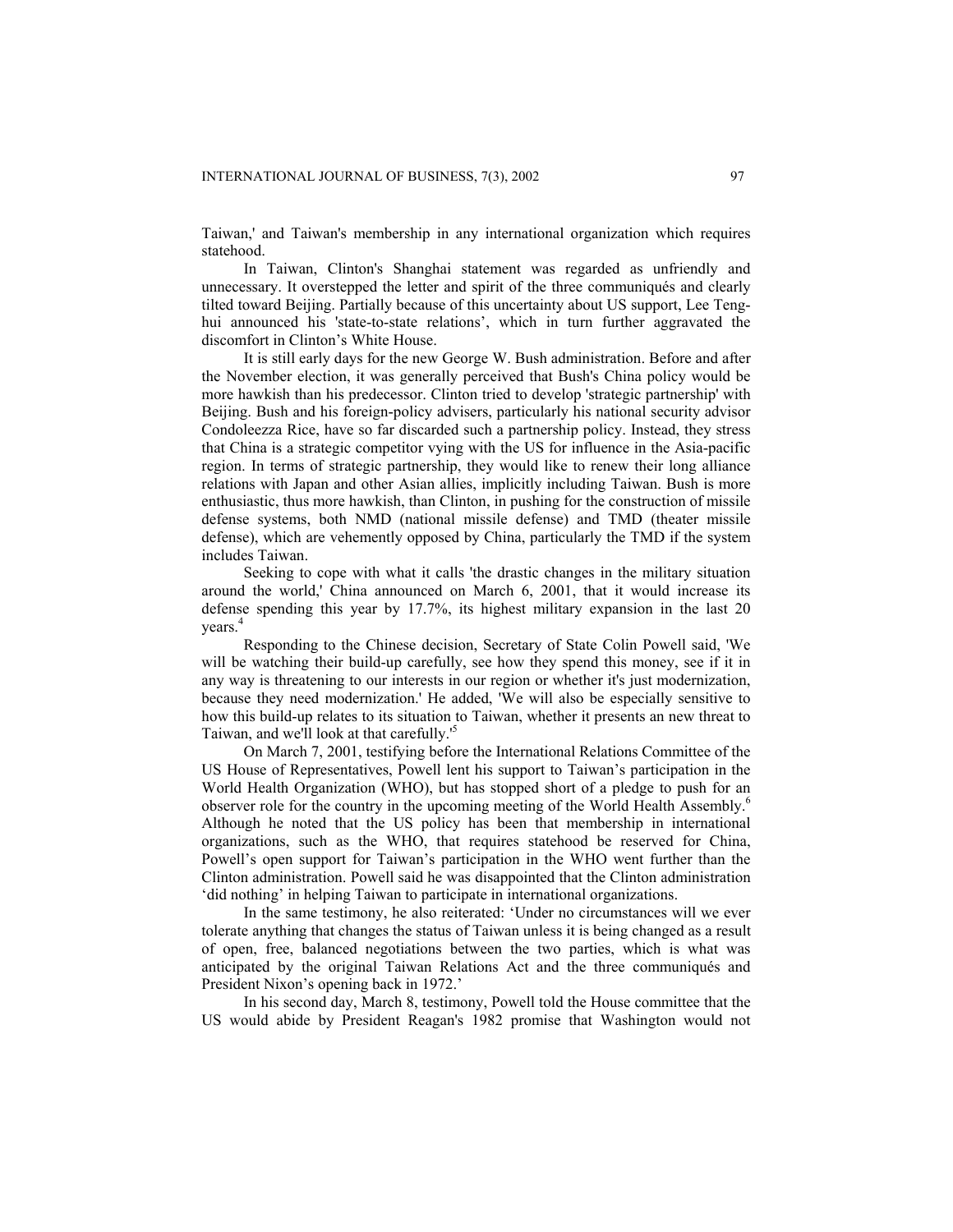consult Beijing beforehand on its arms sales to Taiwan.<sup>7</sup> Just as interesting, in the twoday testimony, Powell twice used 'the Republic of China' to address Taiwan. That was most unusual. Since 1979, few, if any at all, US high foreign-affairs officials have used Taiwan's official name in the Congress and for that matter any other government organizations. Powell's verbal expression was welcome in Taipei but more than irritating in Beijing. Xinhua (New China News Agency) reported that China was deeply concerned and displeased. Chinese vice foreign minister Li Zhaoxing was quoted to say that the US government had apologized. However, the State Department spokesperson, Richard Boucher, denied the apology report but confirmed that China had made an inquiry and the US assured China that no policy change was intended.<sup>8</sup>

Bush's China policy has so far worried Beijing so much that they have taken initiatives by sending a number of high-level delegations to the United States to lobby the Bush administration not to sell advanced weaponry, such as Aegis destroyers and Patriot-3 missiles, to Taiwan and not to include Taiwan in its TMD program. The most prominent guest so far was Vice Premier Qian Qichen who went to Washington on March 18 to carry out week-long intensive lobbying activities, without a US-initiated invitation. That was most unusual, clearly indicating Beijing's anxiety about the new administration's changing China policy.<sup>9</sup>

When Bush met Qian on March 22, the president reportedly assured the vice premier that it was in the US best interest to have good relations with China and nothing we do is a threat to you, and I want you to tell that to your leadership.<sup>10</sup> ' However, Bush also said he would honor US obligations to Taiwan under the Taiwan Relations Act and provide defensive weapons to Taiwan. He was critical of China's human rights record. He told Qian: 'Our relationship will move forward, but it would certainly be a lot easier to move forward in a constructive way when [the] people with whom we conduct our affairs honor religious freedom within their borders.' He demanded the release of detained US-based sociologist Gao Zhan and complained the way Gao, husband and their five-year-old son, an American citizen, were arrested and separately held in jail in Beijing for almost a month.<sup>11</sup>

Bush accepted Qian's invitation to visit China later of the year when Bush attends the APEC summit in Shanghai. Some newspaper reports on the Bush-Qian meeting declared it as '*ge-shuo ge-hua'* (you say yours and I say mine) or '*mao-he shen* $li'$  (meeting in appearance but far apart in spirit).<sup>1</sup>

At the time, there was a reported defection of a high-ranking PLA official, who was in charge of North American affairs. He was part of a Chinese military delegation that visited Canada and the US last December and went missing while visiting the US east coast.<sup>13</sup> That further strained the already frosty Sino-US relations.

The *South China Morning Post*'s March 24 headline 'US identifies Beijing as its enemy number one' seems alarmist.<sup>14</sup> The report asserts: 'The prospect of a new arms race and a deterioration in relations between Washington and Beijing rose sharply at the weekend after reports of a switch in United States defense strategy, with China supplanting Russia as the US's primary foe.' It reports that the US Defense Secretary, Donald Rumsfeld, has told President Bush that he plans sweeping changes in military policy to redirect the thrust of US strategic planning toward China.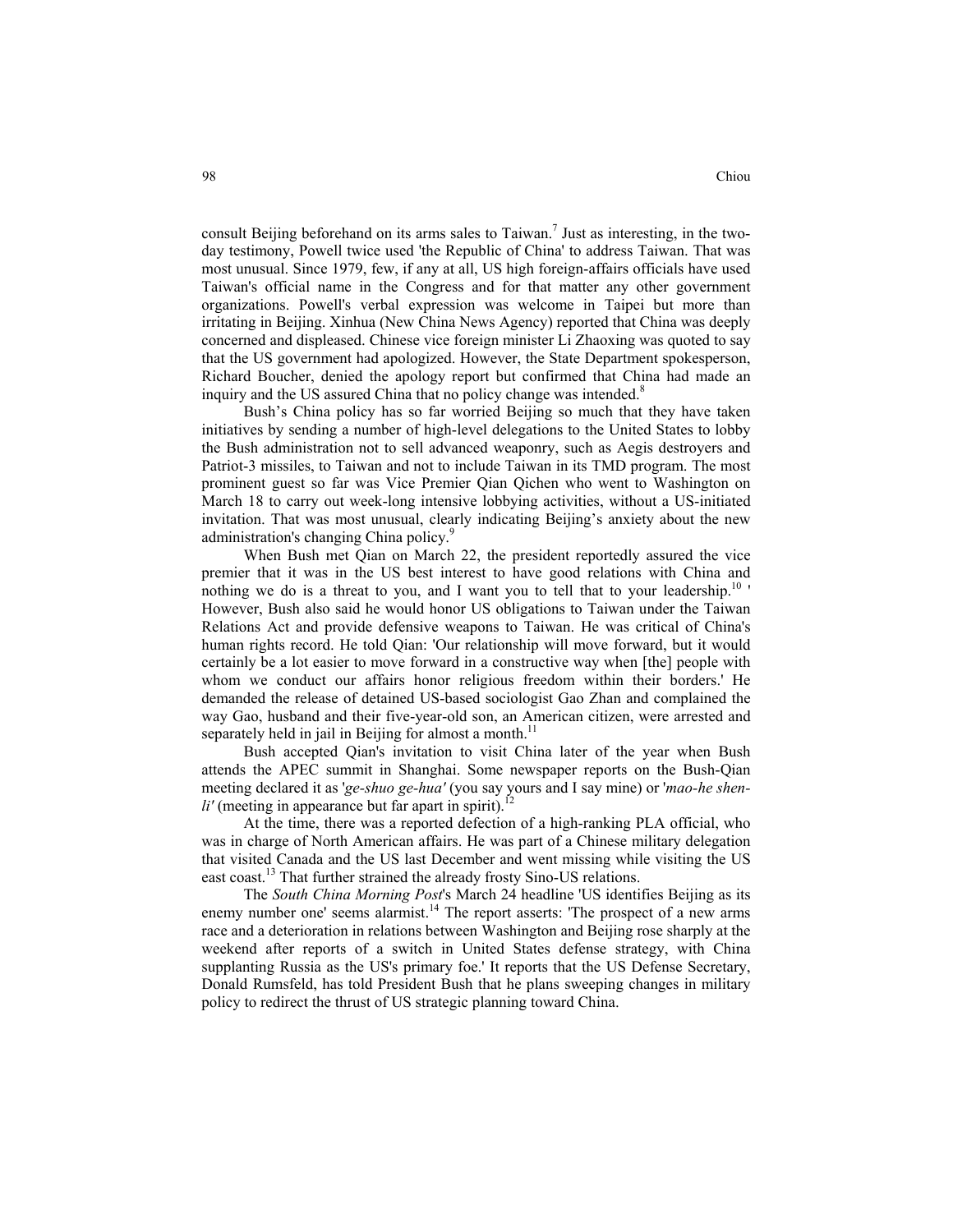However, no one expected the US-China strategic competition, indeed confrontation, came so soon. Only barely two and a half months into his presidency, George Bush was forced to face Jiang Zemin eyeball-to-eyeball in the April 1 crisis over a collision of an American Navy EP-3 surveillance aircraft and Chinese F-8 fighter jet in the South China Sea. The Chinese jet crashed killing the pilot while the American plane was forced to have an emergency landing on Hainan Island, with both crew and plane held by the Chinese authorities. Bush's initial reaction was firm but restrained. He made a brief announcement on April 2, stating, 'Our priorities are the prompt and safe return of the crew and the return of the aircraft without further damaging and tampering.' Next day, when it became clear Beijing was defiant, Bush said, "The accident has the potential of undermining our hopes for a fruitful and productive relationship between our two countries. To keep that from happening, our servicemen and women need to come home.'<sup>15</sup>

Chinese initial verbal statements were also tough. In Beijing, on April 3, the government spokesman, Zhu Bangzhao, quoting Jiang Zemin, said, 'Jiang said we cannot understand why the United States is flying so close to the Chinese side, and after bumping our plane, they violated international law, landing without our permission. So the United States should stop such practices in Chinese airspace, so this doesn't happen again in the interests of Sino-US relations.' Jiang was quoted to say, 'The responsibility fully lies with the American side. We have full evidence for that.'16 On April 4, the official Xinhua news agency quoted Jiang as saying, 'The United States should apologize to the Chinese for this incident and bear all responsibility for the consequences.'

Responding to Jiang's demand, Colin Powell said, 'We have nothing to apologize for,' while the White House press secretary, Ari Fleischer, said, 'The accident took place over international airspace, over international waters, and we do not understand any reason to apologize. The United States did not do anything wrong.<sup>17</sup>

After eleven days' tense negotiations, with a carefully drafted letter to Beijing, Bush did not apologize but did express regrets over the death of the Chinese fighter pilot and landing the US EP-3 plane on Hainan without Beijing's official permission that saved the Chinese face and resulted in the release of the 23-member crew.<sup>18</sup> It would take another three months' further negotiations before the disabled plane was finally allowed to be brought back to the US soil.

In short, in the first half of 2001, things were shaping up badly for the Sino-US relations. There was no sight of strategic partnership and George Bush was taking a tougher, more hawkish, stand than Bill Clinton on China. Indeed, China and America have become open strategic rivals.

## **VI. CONCLUSION: IRONY OF CHANGE**

During the March 18 presidential campaign, not only China openly attacked Chen Shuibian as a traitorous independence advocate, other four candidates, Lien Chan, James Soong, Hsu Hsin-Liang and Lee Ao, also all criticized Chen as dangerous and reckless. Even Lee Teng-hui, while campaigning for Lien Chan, constantly pointed out that as a life-long protagonist for Taiwan independence, Chen's presidency would jeopardize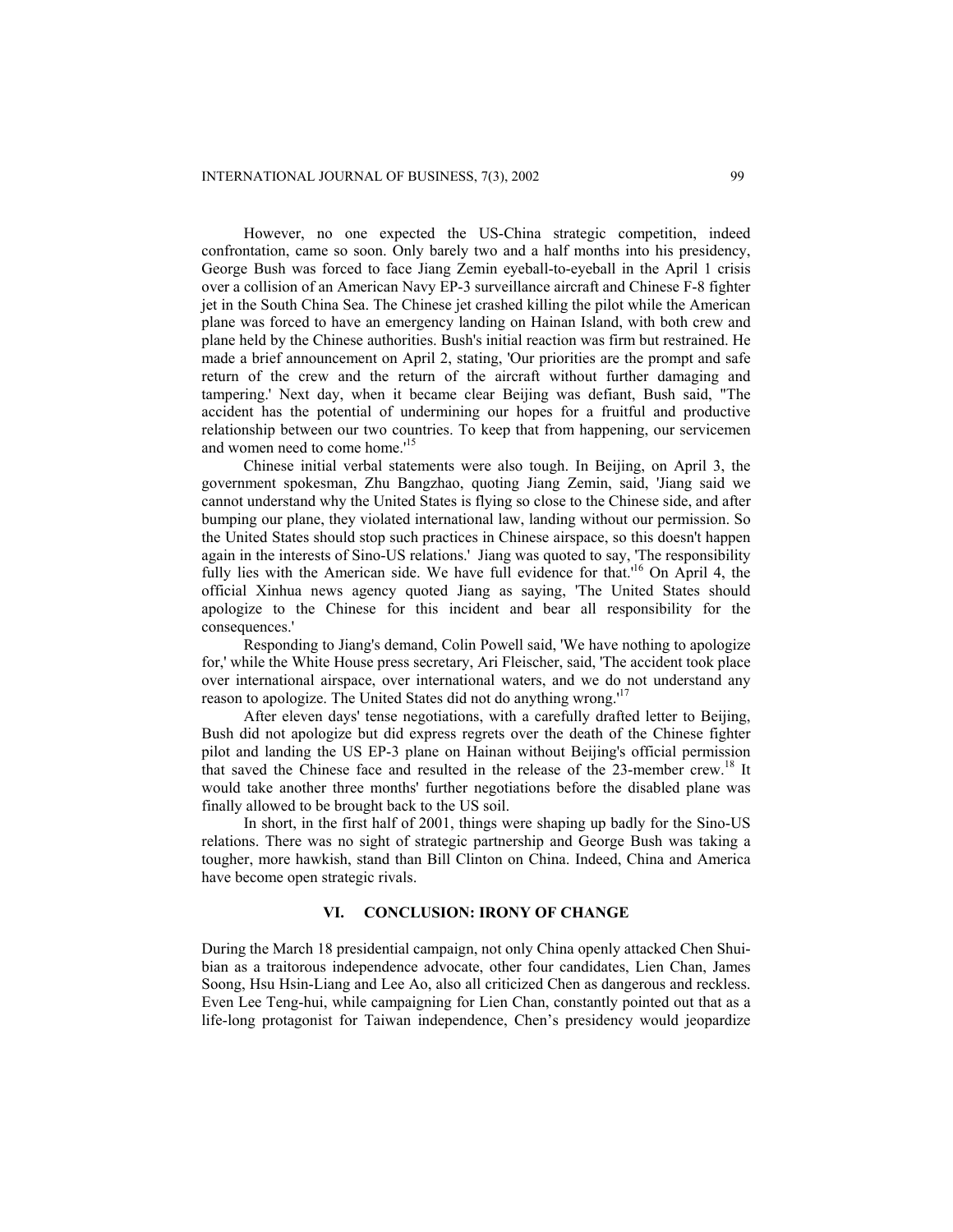Taiwan's security and prosperity. In spite of the scare campaign against him, Chen won the election.

However, once in power, Chen Shui-bian has handled Taiwan's China policy with great care and indeed retreated from Lee Teng-hui's 'state-to-state' position. At times, it seemed Chen was ready to return to the so-called 1992 consensus of 'one China with separate interpretations' (*yi-ge zhongguo ge-zhi biao-shu*), or rather the 'agree to disagree' expediency that had been totally unpalatable to him before. People would argue his advocacy for 'one future China' and 'integration' is tantamount to surrendering his Taiwan independence stance and accepting the 'one China' principle. Although the criticism is not fair, it does hit the most vulnerable spot of Chen Shuibian's presidency.

The apparent retreat shows how difficult and weak is the new president's position in Taiwan's vibrant but volatile and chaotic democracy. There is still no strong popular support for Taiwan independence. Most Taiwanese prefer status quo. Just as seriously, Chen's new government does not have a working majority in the unruly parliament. The opposition parties led by the rancorous KMT insist Chen's Executive Yuan does not have a mandate to govern. They have succeeded paralyzing the executive branch of the government and made Chen's presidency virtually a lame duck.

It also shows different political leaderships between Chen Shui-bian and Lee Teng-hui. In terms of policy toward China, Lee proved to be tougher, more hawkish, more ready and proactive in challenging Chinese irredentism than Chen. Lee has proven to be a master politician in brinkmanship, while Chen has yet to develop such political nerve and acumen. It is probably too early and unfair to compare the two presidencies and reach such a conclusion, but many people do make such a comparison and reach such a conclusion.

Lee Teng-hui's *kendo* spirit and training seems to have made him a formidable player in the power game in which Taiwan is the smallest and weakest party. He seemed to thrive in the game and show great political instinct and judgment. Trained as a lawyer, Chen Shui-bian, in comparison, seems more cautious, pragmatic and ready to compromise, although in the past, he had shown to be a tough oppositionist.

The irony of history is that KMT's Lee Teng-hui was supposed to be anti- while DPP's Chen Shui-bian pro-independence, yet the opposite seems to have emerged. While Bill Clinton was tilting toward China and trying to foster strategic partnership with Beijing, Lee Teng-hui played high-stack poker game, pushed the limits of US policy and tested Chinese patience to the extreme. Now, it seems George Bush is getting tougher toward Beijing, but Chen Shui-bian yet to be able to positively respond and follow suit.

In the States, George Bush has shown to be more hawkish and ready to take on China as a strategic opponent. Thus, while Lee Teng-hui's tough China policy at times pushed Clinton to an uncomfortable confrontational awkwardness, Chen Shui-bian has so far spared not only Clinton the anguish but made Bush look more anti-China than he. The contrast may be superficial at present, nevertheless is interesting to observe.

Chen Shui-bian's retreat from Lee Teng-hui's 'state-to-state' position, is a matter of great concern as well as a subject of different interpretations in Taiwan. Many Taiwan independence advocates feel betrayed and disappointed. However, with his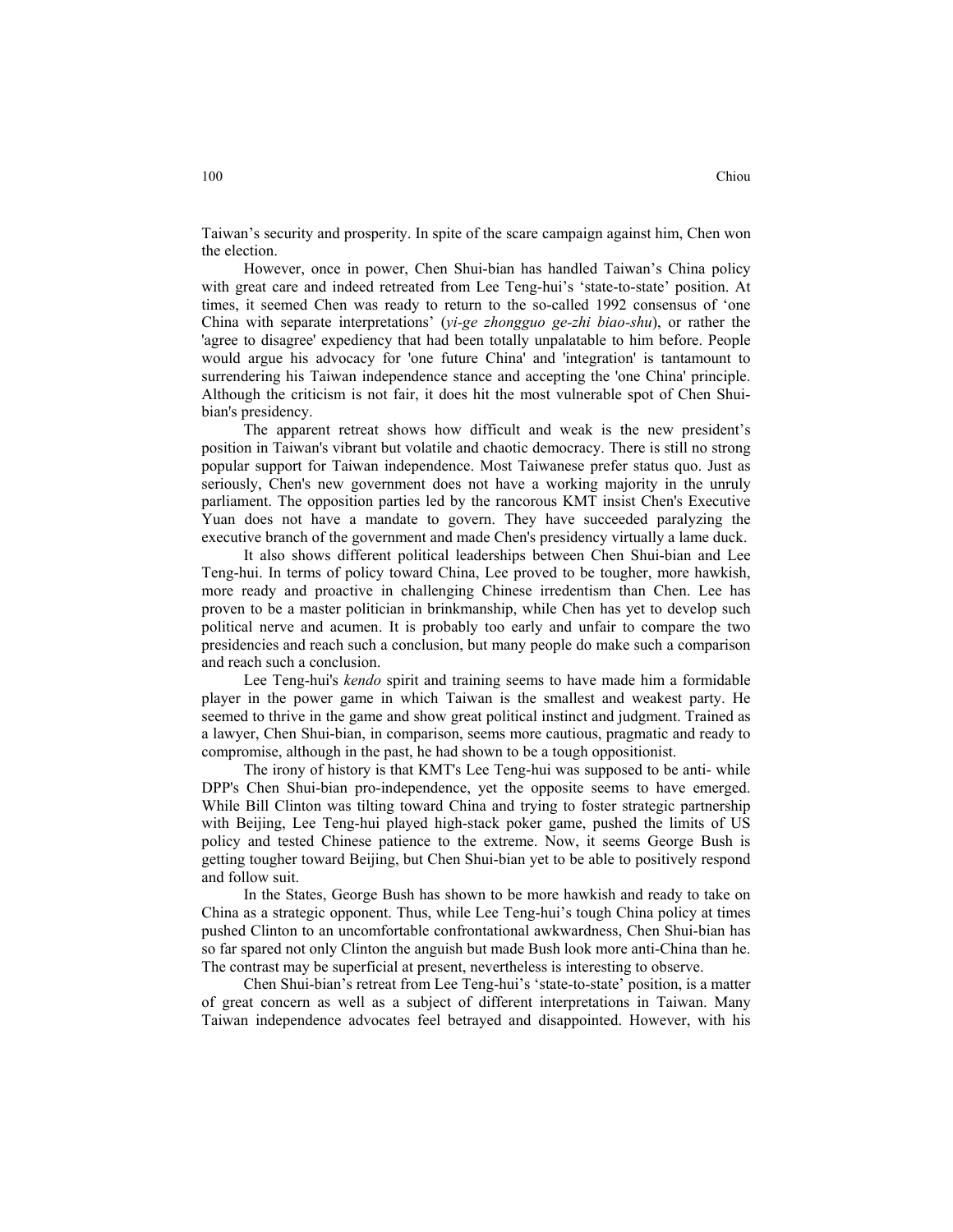weak political position that may not be altered even after the parliamentary elections later of the year, and his second term in 2004 uncertain to say the least, Chen is between a rock and a hard place. He will need a great deal of Lee's *kendo* spirit and brinkmanship to confront an increasingly strong China and push for the new Taiwanese nationhood. He may yet bring the Taiwanese people to Canaan. However, at present the sight of the promised land is too far to be seen.

# **FOOTNOTES**

- 1. These survey figures can be found on the Mainland Affairs Council's web site, *www.mac.gov.tw.*
- 2. In early December 2000, the newest opinion survey showed the same trend, *China Times*, December 4, 2000.
- 3. The speech is published in *Taipei Journal*, May 26, 2000, pp. 2-3.
- 4. John Pomfret, 'Beijing Sets 18% Rise in Spending for Military,' *Washington Post*, March 6, 2001.
- 5. *South China Morning Post*, March 7, 2001.
- 6. *Taipei Times*, March 9, 2001.
- 7. *China Times*, March 10, 2001.
- 8. *South China Morning Post*, March 14, 2001; *China Times*, March 14, 2001.
- 9. For more details on Bush's hawkish China policy and Beijing's reaction, see Murray Hiebert and Sudan V. Lawrence, 'Dangerous Brinkmanship,' *Far Eastern Economic Review*, March 15, 2001, pp. 16-21.
- 10. *South China Morning Post,* March 23 and 24, 2001.
- 11. Earlier when Qian Qichen met Colin Powell, Powell condemned the arrest and separation of the son from his parents by the Chinese authorities as 'particularly outrageous.'
- 12. *China Times*, March 23 and 24, 2001.
- 13. *South China Morning Post*, March 24, 2001.
- 14. *South China Morning Post*, March 26, 2001.
- 15. *International Herald Tribute*, April 2, 4, 2001.
- 16. *International Herald Tribute*, April 4, 2001.
- 17. *International Herald Tribute*, April 5, 2001; *South China Morning Post*, April 5, 2001.
- 18. *USA Today*, April 12, 2001.

#### **REFERENCES**

- Bush, Richard, 2000, *Political Change in Taiwan: Implications for American Policy.*  Stanford: Asia/Pacific Research Center, Stanford University.
- Chen, Shui-bian, 2000, *Taiwan Zhi Zi* (Son of Taiwan), Taipei: Morning Star Publishing Co.
- Chiou, C.L. ed., 2000, *Uncertain Future: Taiwan-Hong Kong-China Relations after Hong Kong's Return to Chinese Sovereignty*, Aldershot, Brookfield USA, Singapore and Sydney: Ashgate.